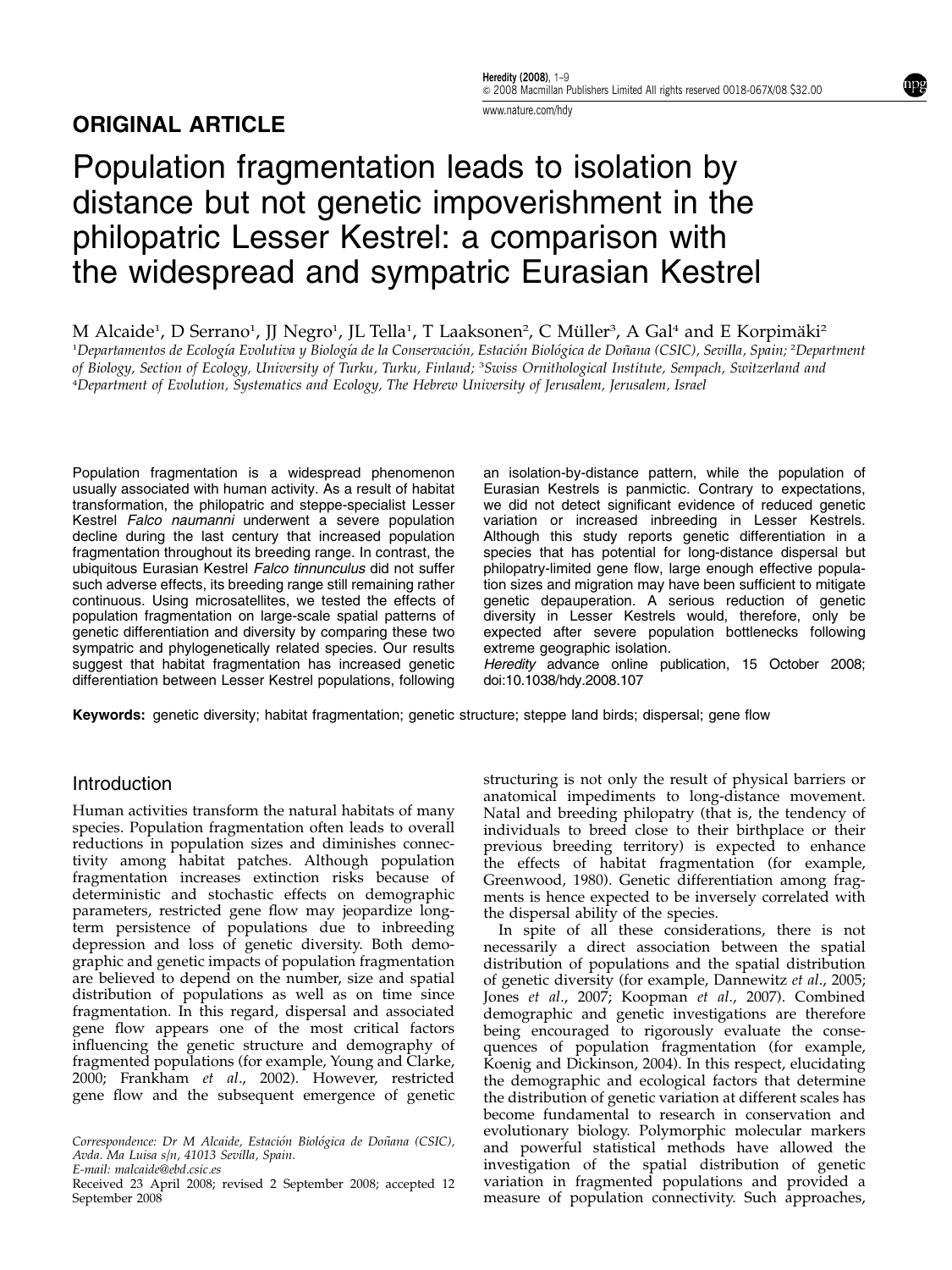combined with life-history and demographic information, have consistently provided relevant data to underpin conservation and management initiatives aimed at preserving the genetic diversity of endangered species (for example, Caizergues et al., 2003; Martínez-Cruz et al., 2004; Hansson and Richardson, 2005; Koopman et al., 2007).

Studies of genetic structure and diversity in birds of prey are accumulating due to an emerging concern about the threats derived from population fragmentation and habitat alteration in this charismatic avian group (for example, Godoy et al., 2004; Martínez-Cruz et al., 2004; Helbig et al., 2005; Brown et al., 2007; Cadahía et al., 2007; Hailer et al., 2007; Nittinger et al., 2007). Birds of prey typically have small populations, extended distributional ranges and they usually have long-distance dispersal capabilities. Although raptor populations tend to be poorly structured (see references above), habitat fragmentation could potentially increase genetic divergence among populations and reduced population size would initiate a loss of genetic variation. In this study, we employed polymorphic microsatellites to assess the influence of population fragmentation on genetic diversity and large-scale (continental) spatial patterns of genetic differentiation in two phylogenetically related and sympatric birds of prey, the Lesser Kestrel Falco naumanni and the Eurasian Kestrel Falco tinnunculus. Both species breed in Eurasia, a continental mass with a broad tradition of human-induced landscape transformations, which have generated serious threats for the conservation of many species (Goriup and Batten, 1990; McNeely, 1994). Although the Lesser Kestrel is a specialist falcon inhabiting steppe and pseudosteppe ecosystems (Cramp and Simmons, 1980), the Eurasian Kestrel is considered a truly cosmopolitan falcon that can live in most open-country environments (Village, 1990). Open habitats in Europe have increased due to agriculture and clear-cutting of forests, a fact that may explain why the breeding range of the Eurasian Kestrel has not been decisively affected by human activities. In contrast, Lesser Kestrels have experienced a well-documented population decline during the twentieth century that is mostly explained by human perturbations, such as the substitution of traditional agricultural practices by intensive agriculture and irrigated crops that reduce foraging habitats (Tella et al., 1998; Ursúa et al., 2005). Such a dramatic population regression led to the extirpation or disappearance of the Lesser Kestrel from several European countries (Biber, 1990). It consequently has a patchier distributional breeding range as compared with its generalist counterpart (Figure 1). In addition, long-term and extensive ringing studies of Lesser Kestrels in Spain have documented high natal and breeding philopatry as well as a negative association between effective dispersal and geographical distance (Negro et al., 1997; Serrano et al., 2001, 2003, 2008). Conversely, Eurasian Kestrels have shown a low philopatry and frequent effective long-distance dispersals in populations from Northern and Western Europe (Korpimäki, 1988; Village, 1990; Korpimäki et al., 2006; Vasko, 2007), although preliminary data from a Spanish population suggest higher philopatry rates in Southern Europe (JA Fargallo, personal communication).

Hence, the main question that this study will address is whether habitat alteration has resulted in population



Figure 1 Breeding distributional ranges (grey areas) of Lesser (a) and Eurasian (b) Kestrels across the Western Paleartic. Populations analysed in this study are indicated by black dots. Lesser Kestrels were sampled from southwestern Spain (SWS), central-western Spain (CWS), northeastern Spain (NES), France (FRA), Italy (ITA), Israel (ISR) and Kazakhstan (KAZ). The continental subspecies of the Eurasian Kestrel was sampled from SWS, CWS, NES, Switzerland (SWI), Finland (FIN) and ISR. In addition, two subspecies of the Eurasian Kestrel inhabiting the Canary Islands (indicated by asterisks) were sampled (FV for Falco tinnunculus dacotiae and TF for Falco tinnunculus canariensis).

differentiation and loss of genetic diversity in the highly philopatric Lesser Kestrel compared with the widely distributed and highly dispersive Eurasian Kestrel. The suitability of the genetic methods we used here was tested by means of additional analyses of two insular subspecies of the Eurasian Kestrel inhabiting the Canary Islands. We expected the populations of these subspecies to hold comparably lower levels of genetic variation because of the well-documented effects of insularity on demography and genetic diversity (for example, Bollmer et al., 2005).

## Materials and methods

#### Study species and populations

The Lesser Kestrel is a small trans-Saharian migratory falcon whose breeding range covers mid-latitude and low elevations of Eurasia (Cramp and Simmons, 1980). This colonial falcon originally occupied small cliffs surrounded by natural steppes (Tella et al., 2004), but most pairs breed nowadays in human structures surrounded by traditional agricultural land. The Eurasian Kestrel is a sedentary or partially migratory falcon of slightly larger size that is widespread in Eurasia, normally showing a territorial breeding behaviour (Cramp and Simmons, 1980). In Europe, the estimated population size of Lesser Kestrels is about 25 000–42 000 breeding pairs, whereas that of Eurasian Kestrels is about 300 000–500 000 breeding pairs. We analysed breeding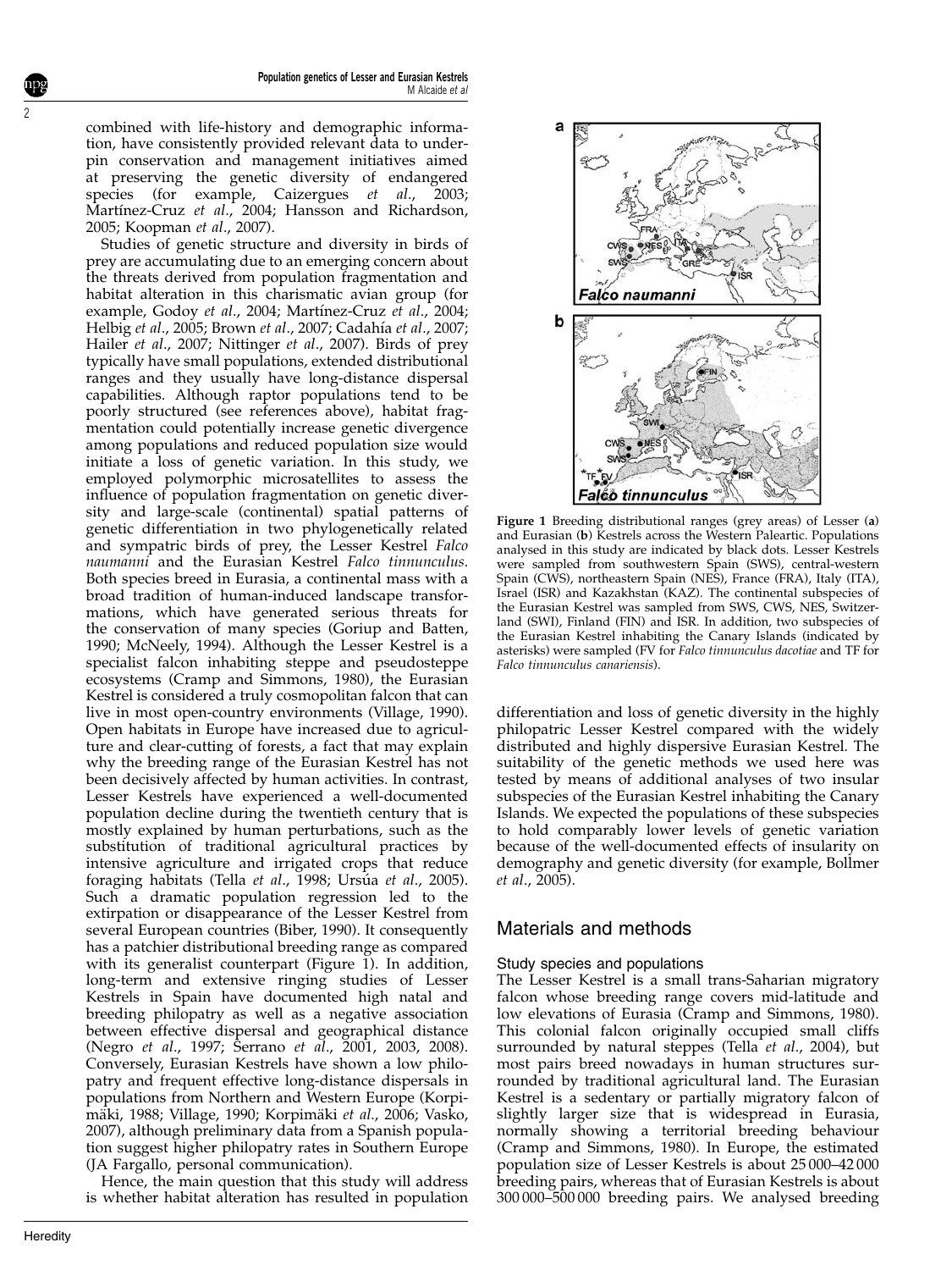populations of the Lesser Kestrel in southwestern Spain, central-western Spain, northeastern Spain, France, Italy, Greece and Israel (see Figure 1a). The continental subspecies of the Eurasian Kestrel (Falco tinnunculus tinnunculus) was sampled in southwestern Spain, centralwestern Spain, northeastern Spain, Switzerland, Finland and Israel (see Figure 1b). Two insular subspecies of the Eurasian Kestrel inhabiting the Canary Islands, Falco tinnunculus canariensis and Falco tinnunculus dacotiae (see Figure 1b), were also investigated to provide comparative data. Estimated population sizes are about 400–500 breeding pairs for F. t. dacotiae and less than 4000 breeding pairs for *F. t. canariensis* (Madroño *et al.*, 2004).

The majority of sampled individuals  $(>90%)$  were nestlings, and we only analysed one individual per brood to minimize problems associated with close relatedness. Extra-pair paternity in Lesser and Eurasian Kestrels has shown to be rare (below 7.5% of nestlings, see Korpimäki et al. (1996) and Alcaide et al. (2005) for details), and thus, the probability for adult males to raise their own offspring is high. Estimated population sizes of the geographically distinct populations of Lesser Kestrels investigated in this study are shown in Table 1. The number of Lesser and Eurasian Kestrels sampled at each location is shown in 3 and 4, respectively.

#### DNA isolation and microsatellite genotyping

About  $100 \mu l$  of blood preserved in  $96\%$  ethanol or growing feathers that were pulled from the birds' dorsal plumage were digested by incubation with proteinase K for at least 3h. DNA purification was carried out by using 5 M LiCl organic extraction method with chloroform/isoamylic alcohol (24:1) and further DNA precipitation using absolute ethanol. Pellets obtained were dried and washed twice with 70% ethanol, and later stored at  $-20$  °C in 0.1 ml of TE buffer. We amplified seven microsatellites that were isolated originally in the peregrine falcon Falco peregrinus by Nesje et al. (2000) (Fp5, Fp13, Fp31, Fp46-1, Fp79-4, Fp89 and Fp107). In addition, we designed two sets of primers flanking two microsatellite sequences also isolated in the peregrine falcon that were available in GenBank (AF448412 and AF448411, respectively). Locus Cl347 was amplified using primers Cl347Fw: tgtgtgtgtaaggttgccaaa and Cl347Rv: cgttctcaacatgccagttt. Locus Cl58 was amplified using primers Cl58Fw: tgtgtctcagtggggaaaaa and Cl58Rv: tgctttggtgctgaagaaac. For each locus, the PCR was carried out in a PTC-100 Programmable Thermal Controller (MJ Research Inc., Waltham, MA, USA) using the following PCR profile: 35 cycles of 40 s at  $94^{\circ}$ C, 40 s at

Table 1 Estimated population sizes of Lesser Kestrels sampled for this study

| Location          | Code        | Population size (breeding pairs) |
|-------------------|-------------|----------------------------------|
| Spanish core area | SWS and CWS | 12 000 - 19 000                  |
| Ebro Valley       | <b>NES</b>  | 1000                             |
| France            | <b>FRA</b>  | < 100                            |
| Italy             | <b>ITA</b>  | 3640-3840                        |
| Greece            | GRE         | 2000-3480                        |
| Israel            | <b>ISR</b>  | < 1000                           |

Data were taken from BirdLife International (2007), Prugnolle et al. (2003) and Liven-Schulman et al. (2004). See Figure 1 for geographic locations.

 $55\,^{\circ}\textrm{C}$ ,  $40\,\textrm{s}$  at  $72\,^{\circ}\textrm{C}$  and finally,  $4\,\textrm{min}$  at  $72\,^{\circ}\textrm{C}.$  Each  $11\,\mu\textrm{l}$ reaction contained 0.2 U of Taq polymerase (Bioline, London, UK),  $1 \times$  PCR manufacturer-supplied buffer, 1.5 mM MgCl<sub>2</sub>, 0.02% gelatine (Amersham Life Sciences, Buckinghamshire, UK), 0.12 mM of each dNTP, 5 pmol of each primer and, approximately, 10 ng of genomic DNA. Forward primers were 5'-end labelled with HEX, NED or 6-FAM. Amplified fragments were resolved on an ABI Prism 3100 Genetic Analyser (Applied Biosystems, Foster City, CA, USA).

#### Genetic analyses

Polymorphism statistics at each microsatellite marker (that is, the number of alleles and range size of the amplified fragments) were calculated using the programme Genetix 4.04 (Belkhir et al., 1996–2004). Conformity to Hardy–Weinberg equilibrium was analysed through GENEPOP (Raymond and Rousset, 1995), using a single locus and a global multilocus test for heterozygosity deficit or excess by the Markov Chain Method (Raymond and Rousset, 1995).

We employed the software STRUCTURE 2.2 (Pritchard et al., 2000) to test for the presence of genetically distinct clusters within our study system. We did not use any prior information about the geographic origin of the individuals, and we assumed correlated allele frequencies and the admixture model. Ten simulations were performed for each of the K values ranging from 1 to 6 (that is, the number of putatively different genetic clusters), and probability values of the data, that is  $\ln \Pr(X/K)$ , were plotted. Values of  $K = 1$  indicate a genetically uniform population, while values of  $K = 2$ and so on indicate the existence of genetically different arrays of individuals. Analyses were carried out with 100 000 iterations, following a burn-in period of 10 000 iterations. Nonetheless, testing for differences in allele frequencies between geographically distinct populations may be more useful than clustering analyses performed in STRUCTURE when genetic differentiation is weak (for example, Latch et al., 2006) or affected by isolation by distance (see software documentation in http:// pritch.bsd.uchicago.edu/software/structure22/readme. pdf). Thus, we employed the programme GENETIX 4.04 to calculate  $F_{ST}$  values between groups of individuals sampled from different locations of the Lesser Kestrel breeding distribution. Although the distribution range of the Eurasian Kestrel is relatively continuous, we also calculated  $F_{ST}$  values between distant sampled locations to contrast  $F_{ST}$  pair-wise values with STRUC-TURE results. The significance of  $F<sub>ST</sub>$  pair-wise comparisons was given by a P-value calculated using 10 000 random permutation tests that was further adjusted according to sequential Bonferroni corrections for multiple tests (Rice, 1989). Isolation by distance was investigated through Mantel tests based on the traditional  $F_{ST}/1-F_{ST}$  approach. We introduced in the programme GENETIX a matrix containing values of genetic differentiation between each pair of sampled populations (that is,  $F_{ST}/1-F_{ST}$  values represented in the y axis) plus a matrix containing the geographical distance in kilometres between each pair of sampled locations (represented in the  $x$  axis). Geographical distances were calculated according to a straight line connecting the geometrical centre of each pair of sampled populations. Calculations were accomplished by using a scaled map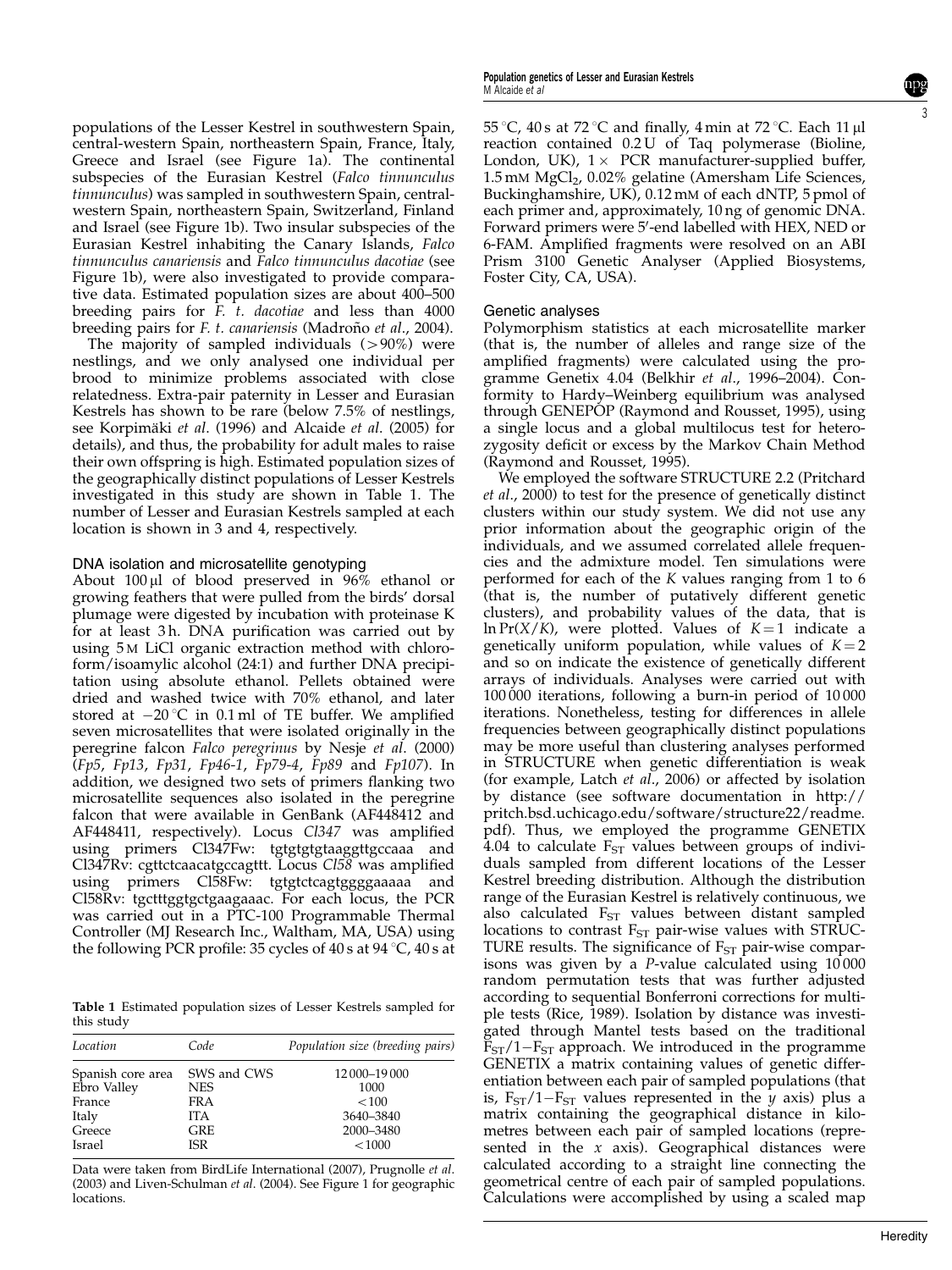and a ruler. The significance of the correlation between genetic differentiation and geographical distance was tested in GENETIX 4.04 through a P-value calculated using 10 000 permutations.

Allelic richness, average observed heterozygosities and the inbreeding coefficient  $F_{IS}$  among groups of samples encompassing individuals from different species or subspecies were compared using the permutation test  $(N = 10000)$  implemented in FSTAT (Goudet, 2001). The allelic richness estimate, which is calculated from random permutations of a minimum shared number of individuals between groups, is especially useful in this study as highly polymorphic loci such as Fp79-4 may decisively bias estimates of genetic diversity in relation to sample size. The non-parametric Wilcoxon test was also employed to detect significant differences between sampled locations in polymorphism statistics obtained at each locus (that is, allelic richness and average observed heterozygosities). Finally, microsatellite diversity at each pair of locations, measured as the mean number of alleles per individual, was compared using Student's t-tests.

## **Results**

4

#### Hardy–Weinberg equilibrium and genetic diversity

Overall, 103 alleles were found in 320 Lesser Kestrels, 75 alleles in 128 mainland Eurasian Kestrels and 46 alleles in 28 island Eurasian Kestrels (see Table 2). Locus Fp107 departed significantly from Hardy–Weinberg expectations, showing heterozygosity deficits in most populations that are probably explained by the presence of null alleles (see also Alcaide et al., 2005). As null alleles may violate several assumptions of the genetic methods we intended to apply, locus Fp107 was removed from further analysis. Mainland populations from both Kestrel species fitted to Hardy–Weinberg expectations after excluding this locus. We found, in contrast, statistically significant heterozygosity deficits, even after Bonferroni corrections

for multiple tests, in the smallest insular population corresponding to F. t. dacotiae.

#### Population differentiation

In Lesser Kestrels, the Bayesian analysis of population structure excluding any a priori information about the origin of individuals indicated panmixia (that is,  $K = 1$ , see Figure 2) as the most likely scenario. Nevertheless, traditional estimates of population differentiation relying on differences in allele frequencies revealed weak  $(F<sub>ST</sub> < 0.055)$  but significant patterns of genetic differentiation, even after Bonferroni corrections for multiple tests, when we compared geographically distinct populations (Table 3). In fact, genetic divergence across the study area conformed significantly to an isolation-bydistance pattern (Figure 3).



Figure 2 Bayesian clustering analysis of 320 Lesser Kestrels sampled in different regions of the Western Paleartic. For each value of  $K$  (that is, the number of putatively different genetic clusters tested), 10 simulations were carried out to obtain the probability of the data (y axis).

|  | Table 2 Number of alleles across nine microsatellite markers in the Lesser Kestrel ( <i>Falco naumanni</i> ), the European subspecies of the Eurasian |  |  |  |  |  |  |  |
|--|-------------------------------------------------------------------------------------------------------------------------------------------------------|--|--|--|--|--|--|--|
|  | Kestrel (Falco tinnunculus tinnunculus) and the two subspecies of the Eurasian Kestrel inhabiting the Canary Islands (Falco tinnunculus               |  |  |  |  |  |  |  |
|  | canariensis and Falco tinnunculus dacotiae)                                                                                                           |  |  |  |  |  |  |  |

| Locus range size (bp) | Falco naumanni<br>$(n=320)$ | Falco t. tinnunculus<br>$(n=128)$ | Falco t. canariensis<br>$(n=12)$ | Falco t. dacotiae<br>$(n=16)$ |
|-----------------------|-----------------------------|-----------------------------------|----------------------------------|-------------------------------|
| Fp5                   |                             | 8                                 |                                  |                               |
|                       | 99–111                      | 101-115                           | 101-113                          | 101-113                       |
| Fp13                  | 5                           |                                   |                                  |                               |
|                       | 86–106                      | $92 - 98$                         | $92 - 94$                        | $92 - 98$                     |
| Fp31                  |                             |                                   |                                  |                               |
|                       | 124-142                     | 128-142                           | 134-138                          | 134-138                       |
| Fp46-1                | 10                          | 6                                 | 4                                | 6                             |
|                       | 115-139                     | 117-127                           | 119-125                          | 115-125                       |
| Fp79-4                | 35                          | 19                                | b                                | 8                             |
|                       | 125–192                     | 129–154                           | 137-149                          | 137-152                       |
| Fp89                  |                             | 5                                 |                                  | 4                             |
|                       | 116-122                     | $116 - 124$                       | 118-120                          | 116-122                       |
| Fp107                 | 17                          | 17                                | ٠,                               | 5                             |
|                       | 185–231                     | 195–233                           | 193-221                          | 193-221                       |
| Cl347                 | 11                          | g                                 |                                  | 5                             |
|                       | 96–116                      | 100-116                           | 100-112                          | 100-112                       |
| Fp5                   | 6                           | NA.                               | NA                               | NA                            |
|                       | 118-123                     | NA                                | NA                               | NA                            |

Abbreviation: NA, not applicable.

The number of individuals analysed for each species or subspecies is shown in parentheses.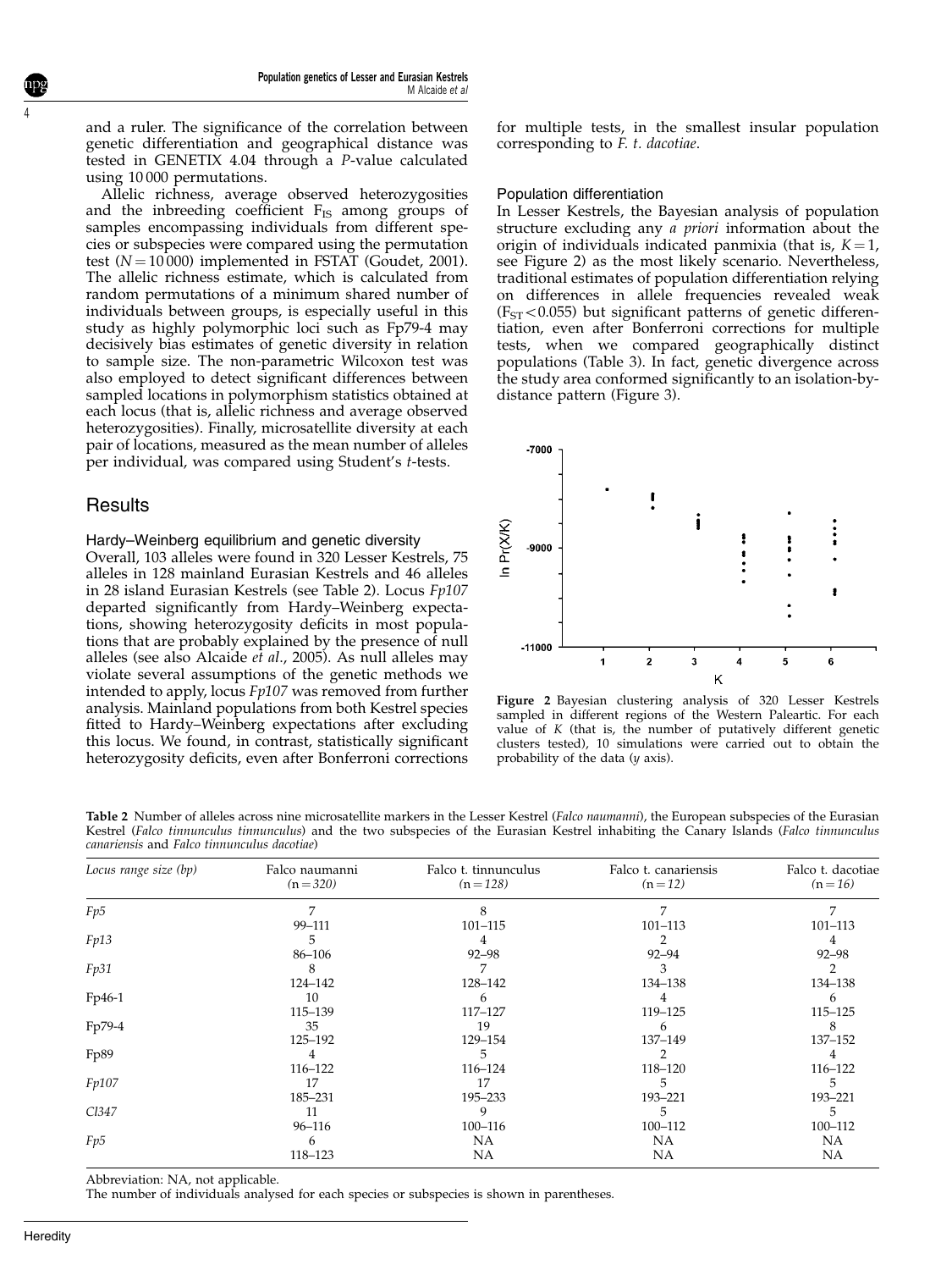Table 3 Pair-wise  $F_{ST}$  values (above diagonal) and corresponding P-values (below diagonal) between Lesser Kestrel populations from the Western Paleartic

|                 | <b>NES</b> | CWS     | SWS     | FRA    | <b>ITA</b> | <b>GRE</b> | ISR         |
|-----------------|------------|---------|---------|--------|------------|------------|-------------|
| <b>NES</b> (68) |            | 0.008   | 0.008   | 0.014  | $\Omega$   |            | 0.009 0.035 |
| CWS (76)        | < 0.001    |         | 0.001   | 0.019  | 0.016      |            | 0.014 0.041 |
| SWS (69)        | 0.0012     | 0.19    |         | 0.023  | 0.013      |            | 0.013 0.038 |
| FRA (26)        | 0.0021     | < 0.001 | < 0.001 |        | 0.009      |            | 0.041 0.034 |
| ITA $(26)$      | 0.56       | < 0.001 | 0.0048  | 0.0664 |            |            | 0.017 0.021 |
| GRE (21)        | 0.002      | 0.0026  | 0.002   | 0.001  | 0.005      |            | 0.054       |
| ISR(34)         | < 0.001    | < 0.001 | < 0.001 | 0.001  | 0.006      | < 0.001    |             |
|                 |            |         |         |        |            |            |             |

Sample sizes at each location are indicated in parentheses. Significant values after Bonferroni corrections for multiple tests are outlined in bold. Non-Bonferroni-corrected P-values are given below the diagonal. See Figure 1 for geographical locations.

that distinguished the mainland subspecies against the two insular subspecies. This finding agrees with the comparably high and statistically significant pair-wise  $F<sub>ST</sub>$  values reported between Eurasia and the Canary Islands ( $F_{ST}$ >0.075, all Bonferroni-corrected P-values  $<$  0.05; Table 4). Conversely, there was no evidence for genetic subdivision within Eurasia, as none of the pair-wise  $F_{ST}$  values were significantly different from zero ( $F_{ST}$ <0.015, all non-Bonferroni-corrected P-values  $>$ 0.05), or within the Canarian Archipelago (F<sub>ST</sub> $=$  $-0.018$ ,  $P = 0.87$ ) (see Table 5). Contrary to Lesser Kestrels, our set of genetic markers did not reveal significant evidence of isolation by distance in the mainland subspecies of the Eurasian Kestrel (Figure 3). To compare data from both species, we performed a generalized linear model with  $F_{ST}$  as the response variable and species identity and Euclidean distance between the populations as independent variables. After conservatively adjusting the denominator degrees of freedom to compensate for the non-independence



Figure 3 Relationships between the extent of genetic differentiation and geographical distance in the Lesser Kestrel (open dots,  $r = 0.50$ ,  $P = 0.04$ ) and Eurasian Kestrel (black dots,  $r = -0.44$ ,  $P = 0.84$ ) populations sampled across the Western Paleartic.

Table 4 Pair-wise  $F_{ST}$  values (above diagonal) and corresponding P-values (below diagonal) between Eurasian Kestrel populations from the Western Paleartic and the Canary Islands

|                 | <b>NES</b> | CWS     | <b>SWS</b> | <b>SWI</b> | <b>FIN</b> | ISR      | TF    | FV       |
|-----------------|------------|---------|------------|------------|------------|----------|-------|----------|
| <b>NES</b> (18) |            | 0.009   | 0.002      | 0.009      | 0.006      | 0.008    | 0.066 | 0.083    |
| CWS (18)        | 0.34       |         | 0.010      | $\theta$   | 0.004      | $\Omega$ | 0.103 | 0.121    |
| SWS (19)        | 0.14       | 0.35    |            | 0.014      |            | 0.006    | 0.078 | 0.107    |
| SWI (26)        | 0.19       | 0.53    | 0.09       |            |            | 0.003    | 0.077 | 0.099    |
| FIN(23)         | 0.23       | 0.29    | 0.49       | 0.60       |            | 0.001    | 0.078 | 0.105    |
| ISR $(24)$      | 0.18       | 0.42    | 0.22       | 0.31       | 0.39       |          | 0.077 | 0.105    |
| TF (12)         | < 0.001    | < 0.001 | < 0.001    | < 0.001    | < 0.001    | < 0.001  |       | $-0.018$ |
| FV(16)          | < 0.001    | < 0.001 | < 0.001    | < 0.001    | < 0.001    | < 0.001  | 0.87  |          |

Sample sizes at each location are indicated in parentheses. Significant values after Bonferroni corrections for multiple tests are outlined in bold. Non-Bonferroni-corrected P-values are given below the diagonal. See Figure 1 for geographical locations.

5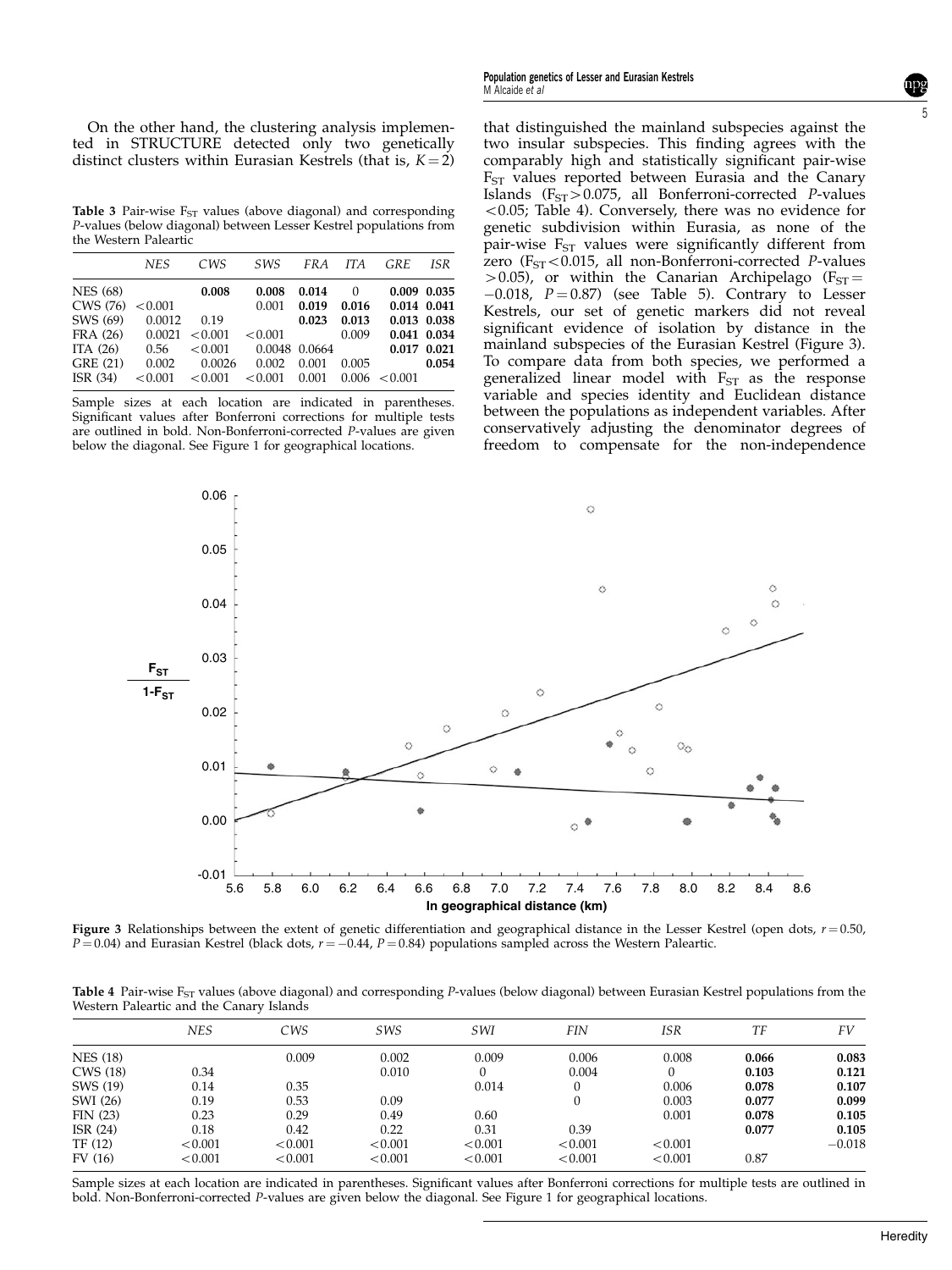6

Table 5 Comparison of average genetic estimates among groups of Kestrel populations that was performed using the permutation test  $(N = 10000)$  implemented in the programme FSTAT

|                                                    | Allelic  | Observed       | Inbreeding             |
|----------------------------------------------------|----------|----------------|------------------------|
|                                                    | richness | heterozygosity | coefficient $(F_{IS})$ |
| Lesser Kestrel                                     | 5.82     | 0.66           | 0.024                  |
| Eurasian Kestrel                                   | 5.28     | 0.66           | 0.084                  |
| (Mainland)<br>Eurasian Kestrel<br>(Canary Islands) | 4.24     | 0.46           | 0.265                  |

Allelic richness was calculated over a minimum number of 12 individuals.

Table 6 Genetic diversity across eight microsatellite markers in six geographically distinct populations of Lesser Kestrels

|            | <i>Allelic</i><br>richness | Average observed<br>heterozygosity | Inbreeding coefficient<br>$(F_{IS})$ |
|------------|----------------------------|------------------------------------|--------------------------------------|
| <b>NES</b> | 6.6                        | 0.63                               | 0.07                                 |
| CWS+SWS    | 7.06                       | 0.65                               | 0.05                                 |
| <b>FRA</b> | 6.02                       | 0.60                               | 0.04                                 |
| <b>ITA</b> | 6.89                       | 0.67                               | $-0.06$                              |
| <b>GRE</b> | 6.88                       | 0.64                               | 0.01                                 |
| <b>ISR</b> | 7.42                       | 0.66                               | 0.03                                 |

Allelic richness estimates were adjusted to a minimum sample size of 21 individuals. See Figure 1 for geographical locations.

between sampling locations (see Bailey et al., 2007), the interaction term remained significant  $(F_{1,9} = 9.11)$ ,  $P = 0.015$ .

#### Genetic diversity

The permutation test performed in FSTAT did not reveal statistically significant differences in genetic diversity (allelic richness and average observed heterozygosity) or inbreeding  $(F_{IS})$  between the Lesser Kestrel and the mainland subspecies of the Eurasian Kestrel (all two-sided  $P$ -values > 0.05, Table 5). In contrast, average observed heterozygosity was significantly lower in island than in the continental subspecies of the Eurasian Kestrel (0.46 vs 0.66, two-sided  $P$ -value = 0.009; Table 5), and the difference in allelic richness was marginally significant (4.24 vs 5.28, two-sided  $P$ -value = 0.08; Table 5). Furthermore, we found statistically significant evidences of increased inbreeding  $(F_{IS})$  in the Kestrel genotypes from the Canary Islands (0.265 vs 0.084, two-sided *P*-value  $= 0.02$ ; Table 5).

Finally, pair-wise analyses comparing locus by locus failed to detect statistically significant differences in genetic diversity between any of the geographically distinct populations of Lesser Kestrels investigated (nonparametric Wilcoxon test, all  $P$ -values > 0.05; see Table 6). Average microsatellite diversity per individual was not statistically different among populations either (t-tests, all P-values $>0.05$ ), except for a couple of comparisons involving the smallest and the most geographically isolated population from Southern France. Such comparisons involved the less genetically diverse population (France) and two of the most genetically diverse (Italy and Israel, see Table 6) populations.

### **Discussion**

We studied the genetic implications of habitat fragmentation by comparing the generalist, continuously distributed mainland subspecies of the Eurasian Kestrel and the steppe-specialist, patchily distributed Lesser Kestrel. Our findings indicate similar levels of genetic variation in both the species, but lower levels of genetic diversity in two island subspecies of Eurasian Kestrels. With respect to population differentiation, the Bayesian clustering method separated the mainland population of Eurasian Kestrels from their island counterparts. Likewise,  $F_{ST}$  analyses showed significant genetic differentiation between, but not within, these clusters. In Lesser Kestrels, STRUCTURE assigned all individuals to a single putative population. Nonetheless, the estimates of population differentiation that made use of the additional information on the geographic distribution of allele frequencies revealed low but significant levels of genetic differentiation following an isolation-by-distance model.

It is currently assumed that species thriving within a range of environmental conditions are more sensitive to habitat transformations, their distributional ranges becoming patchier and the risk for genetic drift within fragments increasing (for example, Ferrer and Negro, 2004). Our empirical approach exemplifies a situation whereby genetic differentiation reflects the spatial distribution of populations, which, in turn, is delimited by habitat requirements. Thus, genetic differentiation between Lesser Kestrel populations increases with geographical distance (see also Alcaide et al., 2008 for data on MHC genes). Even though Lesser Kestrel is a long-distance migratory species, gene flow is restricted over short distances due to high natal and breeding philopatry (Negro et al., 1997; Serrano et al., 2001; Serrano and Tella, 2003). Elsewhere, we found, however, a lack of fine-scale patterns of genetic differentiation in a spatially structured population of Lesser Kestrels located in northeastern Spain (Alcaide et al., in press). This finding was attributed to the fact that population subdivision at the geographical scale studied (about 10 000 km<sup>2</sup> ) may not have been sufficient, given the long-distance dispersal capabilities displayed by the species; consequently, gene flow had homogenized allele frequencies. Nonetheless, effective long-distance dispersal by Lesser Kestrels  $(>100 \text{ km})$  has rarely been documented by direct observations (Prugnolle et al., 2003; Serrano et al., 2003; P Pilard and F Martín, personal communication; D Serrano et al., unpublished data; M Alberdi, personal communication), a fact that would be in agreement with the emergence of genetic structuring at large geographical scales. In contrast, it has been shown in several European populations of Eurasian Kestrels that natal dispersal regularly occurs over large distances (for example, Snow, 1968; see also Korpimäki, 1988; Village, 1990; Korpimäki et al., 2006; Vasko, 2007). This high amplitude of dispersal, combined with the low incidence of habitat fragmentation in the Eurasian Kestrel, would therefore explain its genetic uniformity.

Population genetics theory predicts that reductions in population size and limited migration decrease local genetic variation, triggering negative genetic processes such as inbreeding depression and loss of adaptive potential (Frankham et al., 2002). Following these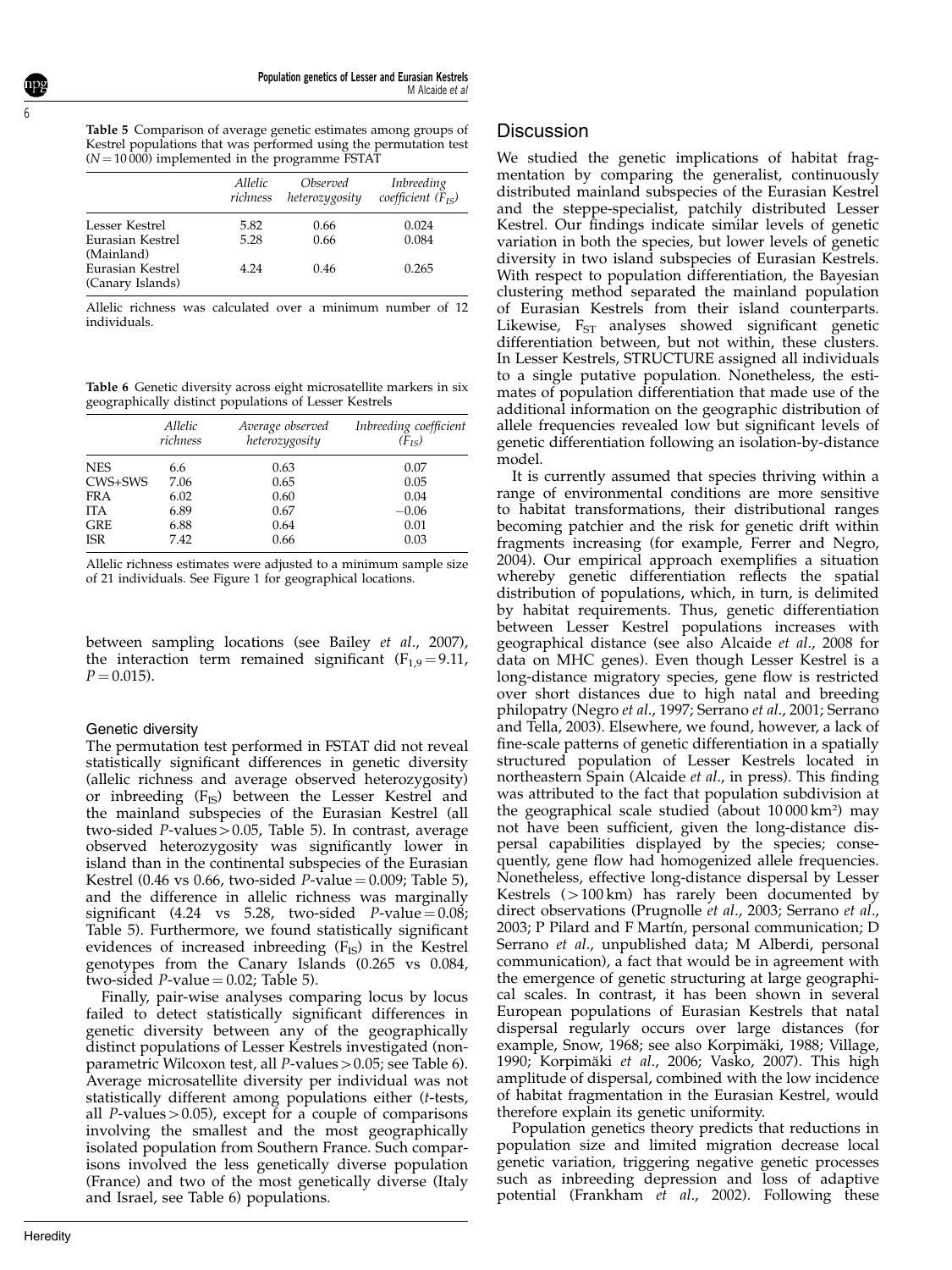predictions, recent studies in the Lesser Kestrel have repeatedly found weak positive correlations between fitness component traits and individual genetic diversity at 11 polymorphic microsatellite markers (Ortego et al., 2007b, c). However, our genetic analyses, relying on at least six microsatellites previously amplified by Ortego and co-workers (Fp5, Fp13, Fp31, Fp46-1, Fp79-4 and Fp89), have not revealed comparably low levels of microsatellite diversity or increased inbreeding in Lesser Kestrels in relation to the putatively outbred subspecies of the Eurasian Kestrel. Genetic variation at functionally and evolutionary relevant MHC loci have also shown extraordinary levels of polymorphism  $(>100$  alleles at a single locus) and heterozygosities above 95% in Lesser Kestrels (Alcaide et al., 2008).

We believe that additional analyses of the prebottlenecked population are needed to evaluate the degree of genetic depauperation in the Lesser Kestrel. In any case, it appears incautious to assume that the population decline experienced by this species is likely to have translated into reduced levels of contemporary genetic variation and increased inbreeding. For instance, Brown et al. (2007) have recently failed to detect signatures of a genetic bottleneck in peregrine falcons after a devastating decline in the mid-twentieth century due to organochlorine contaminants. Similarly, some Lesser Kestrel populations have been known to experience demographic growth, either naturally (for example, Tella et al., 1998; Ortego et al., 2007a) or by means of reintroduction or supplementation programmes (for example, Pomarol, 1993). Yet even in the bottlenecked and geographically isolated population from Southern France, from where we report the lowest levels of microsatellite polymorphism (Table 6), there is no documented evidence of a relationship between inbreeding and fitness. Conversely, local first-year survival in Southern France was similar or even higher than that in Spain (Hiraldo et al., 1996; Prugnolle et al., 2003; D Serrano, unpublished data), which suggests that ecological constraints may play a more prominent role in individual fitness than genetic diversity.

Our genetic analyses also indicate that genetic drift has provoked weak but significant fluctuations in allele frequencies ( $F_{ST}$ <0.05) in Lesser Kestrels, but migration might have mitigated allele fixation (see for instance Mills and Allendorf, 1996). In fact, it has been theoretically concluded that the rule of one migrant per generation is sometimes sufficient to maintain genetic diversity while allowing some divergence between fragmented populations (reviewed by Keighobadi, 2007). Moreover, interpopulation differentiation is tough to proceed faster than loss of genetic variation after habitat fragmentation (for example, Keyghobadi et al., 2005). Long-distance dispersal events connecting adjacent populations of Lesser Kestrels have been detected. For instance, several birds ringed as nestlings in the Iberian Peninsula have been resighted as breeding birds in Southern France, covering dispersal distances of up to 1000 km (Prugnolle et al., 2003; P Pilard, personal communication). Such effective dispersal displacements provide opportunities for genetic rescue (for example, Vilà et al., 2003), probably explaining why Lesser Kestrels do not show reduced genetic diversity when compared with the continental subspecies of the Eurasian Kestrel. The comparison between continental and insular subspecies of the Eurasian Kestrel, using the same genetic methods, provides a valuable supporting reference in this respect. Restricted gene flow is expected to accelerate genetic divergence (Table 4), loss of genetic variation and increased inbreeding. These predictions are in accordance with our estimates of genetic diversity (Table 5) and also with other comparisons between mainland and insular populations of Kestrels (for example, Nichols et al., 2001).

In conclusion, this study illuminates the genetic consequences of habitat fragmentation in open populations of birds of prey. Even though habitat loss, population decline and restricted gene flow over short distances may increase genetic divergence, low rates of long-distance dispersal may counteract the loss of genetic variation through genetic drift.

## Acknowledgements

We are indebted to all the people who kindly helped to collect kestrel samples. Therefore, we are thankful to E Ursúa, A Gajón, J Blas, G López, C Rodríguez, J Bustamante, M de la Riva, JD Morenilla, P Prieto, I Sánchez, G González, A de Frutos, P Olea, E Banda, JA Fargallo, C Gutiérrez, P Pilard and L Brun (LPO), M Visceglia, R Blachos, U Motro and D Saltz. We also thank two anonymous reviewers for helpful comments on earlier versions of this manuscript. This study was supported by the MCyT (project REN2001-2310 and CGL2004-04120) and the CSIC, which also provided a research grant to M Alcaide.

## References

- Alcaide M, Edwards SV, Negro JJ, Serrano D, Tella JL (2008). Extensive polymorphism and geographical variation at a positively selected MHC class II B gene of the lesser kestrel (Falco naumanni). Mol Ecol 17: 2652–2665.
- Alcaide M, Negro JJ, Serrano D, Tella JL, Rodriguez C (2005). Extra-pair paternity in the Lesser Kestrel Falco naumanni: a re-evaluation using microsatellite markers. Ibis 147: 608–611.
- Alcaide M, Serrano D, Tella JL, Negro JJ (in press). Strong philopatry derived from capture-recapture records does not lead to fine-scale genetic differentiation in Lesser Kestrels. J Anim Ecol.
- Bailey NW, Gwynne DT, Ritchie MG (2007). Dispersal differences predict population genetic structure in Mormon crickets. Mol Ecol 16: 2079–2089.
- Belkhir K, Borsa P, Chikhi L, Raufaste N, Bonhomme F (1996– 2004). GENETIX 4.04 Logiciel sous Windows TM pour la Génétique des Populations. Laboratoire Génome Populations Interactions CNRS UMR 5000, Université de Montpellier II: Montpellier France.
- Biber JP (1990). Action Plan for the Conservation of Western Lesser Kestrel (Falco naumanni) Populations. International Council for Bird Preservation (Study Report 41): Cambridge, UK.
- BirdLife International (2007). Species Factsheets. Downloaded from http://www.birdlife.orgon XX/XX/200X.
- Bollmer JL, Whiteman NK, Cannon MD, Bednarz JC, De Vries T, Parker PG (2005). Population genetics of the Galapagos Hawk (Buteo galapagoensis): genetic monorphism within isolated populations. Auk 122: 1210-1224.
- Brown JW, Van Coeverden De Groot PJ, Birt TP, Seutin G, Boag PT, Friesen VL (2007). Appraisal of the consequences of the DDT-induced bottleneck on the level and geographic distribution of neutral genetic variation in Canadian peregrine falcons, Falco peregrinus. Mol Ecol 16: 327–343.

7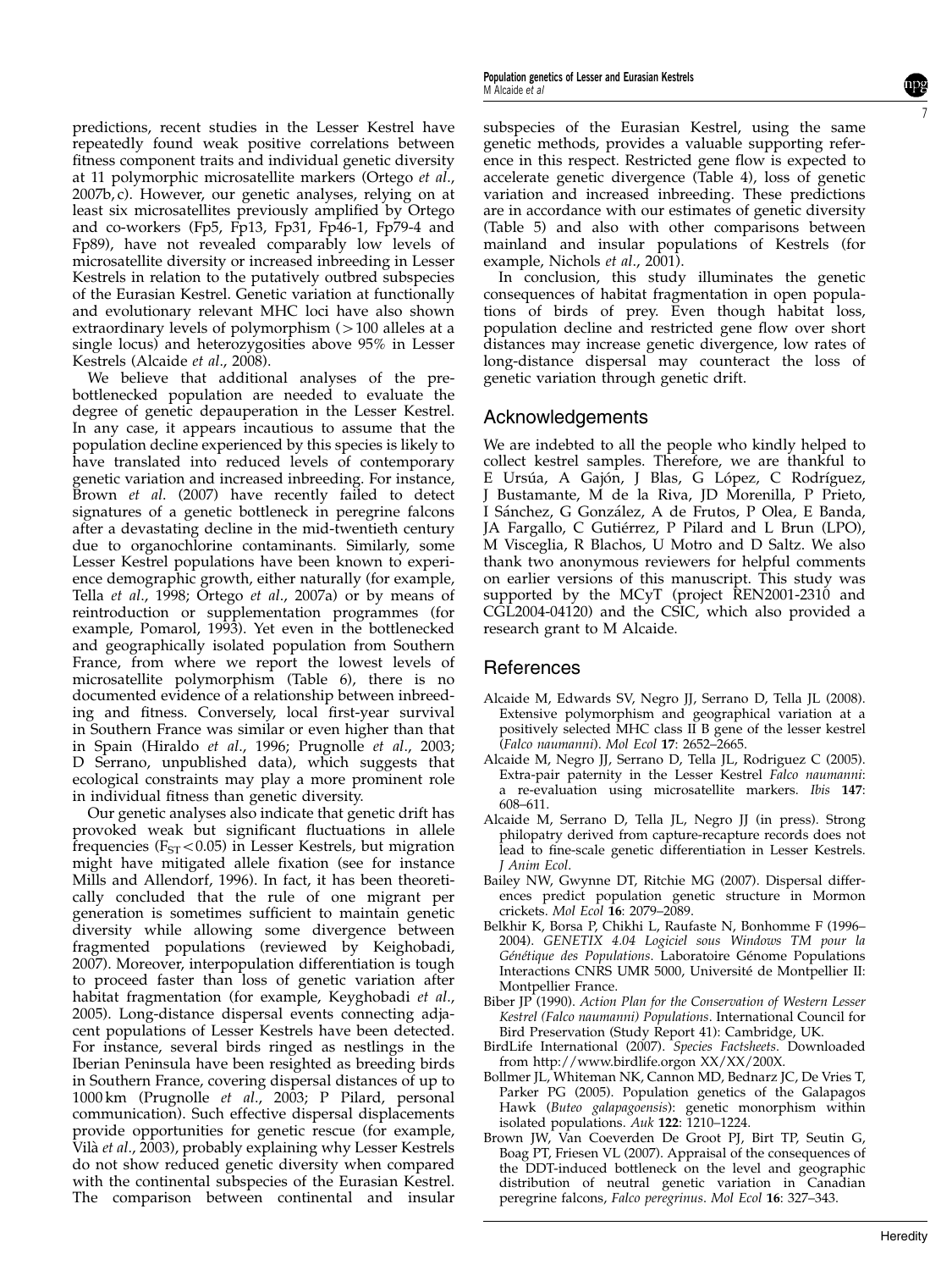- Cadahía L, Negro JJ, Urios V (2007). Low mitocondrial DNA diversity in the endangered Bonelli's Eagle (Hieraaetus fasciatus) from SW Europe (Iberia) and NW Africa. J Ornithol 148: 99–104.
- Caizergues A, Rätti O, Hella P, Rotelli L, Ellison L, Rasplus J-Y (2003). Population genetic structure of male black grouse (Tetrao tetrix L.) in fragmented vs continuous landscapes. Mol Ecol 12: 2297–2305.
- Cramp S, Simmons KEL (1980). The Birds of the Western Palearctic, Vol. 2. Oxford University Press: Oxford.
- Dannewitz J, Maes GE, Johansson L, Wickström H, Volchaert FAM, Järvi T (2005). Panmixia in the European eel: a matter of time... 272: 1129-1137.
- Ferrer M, Negro JJ (2004). The near extinction of two large European predators: super specialist pay a price. Conserv Biol 18: 344–349.
- Frankham R, Briscoe DA, Ballou JD (2002). Introduction to Conservation Genetics. Cambridge University Press: New York, NY, USA.
- Godoy JA, Negro JJ, Hiraldo F, Donazar JA (2004). Phylogeography, genetic structure and diversity in the bearded vulture (Gypaetus barbatus, L.), as revealed by mitochondrial DNA. Mol Ecol 13: 371–390.
- Goriup PD, Batten L (1990). The conservation of steppic birds: a European perspective. Oryx 24: 215–223.
- Goudet J (2001). FSTAT: A Program to Estimate and Test Gene Diversities and Fixation Indices (version 2.9.3). Available at http://www2.unil.ch/popgen/softwares/fstat.htm.
- Greenwood PJ (1980). Mating systems, philopatry and dispersal in birds and mammals. Anim Behav 28: 1140–1162.
- Hailer F, Helander B, Folkestad AO, Ganusevich SA, Garstad S, Hauff P et al. (2007). Phylogeography of the white-tailed eagle, a generalist with large dispersal capacity. J Biogeogr 34: 1193–1206.
- Hansson B, Richardson DS (2005). Genetic variation in two endangered Acrocephalus species compared to a widespread congener: estimates based on functional and random loci. Anim Conserv 8: 83–90.
- Helbig AJ, Seibold I, Kocum A, Liebers D, Irwin J, Bergmanis U et al. (2005). Genetic differentiation and hybridization between greater and lesser spotted eagles (Accipitriformes: Aquila clanga, A. pomarina). J Ornithol 146: 226–234.
- Hiraldo F, Negro JJ, Donázar JA, Gaona P (1996). A demographic model for a population of the endangered lesser kestrel in southern Spain. J Appl Ecol 33: 1085–1093.
- Jones TH, Vaillancourt RE, Potts BM (2007). Detection and visualization of spatial genetic structure in continuous Eucalyptus globulus forest. Mol Ecol 16: 697–707.
- Keighobadi N (2007). The genetic implications of habitat fragmentation for animals. Can J Zool 85: 1049–1064.
- Keyghobadi N, Roland J, Matter SF, Strobeck C (2005). Amongand within-patch components of genetic diversity respond at different rates to habitat fragmentation: an empirical demonstration. Proc R Soc Lond B 272: 553–560.
- Koenig WD, Dickinson JL (2004). Introduction. In: Koenig WD, Dickinson JL (eds). Ecology and Evolution of Cooperative Breeding in Birds. Cambridge University Press: Cambridge, UK.
- Koopman KE, Hayward GD, McDonald DB (2007). High connectivity and minimal genetic structure among North America Boreal Owl (Aegolius funereus) populations, regardless of habitat matrix. Auk 124: 690–704.
- Korpimäki E (1988). Factors promoting polygyny in European birds of prey—a hypothesis. Oecologia 77: 278-285.
- Korpimäki E, Lahti K, May CA, Parkin DT, Powell GB, Tolonen P et al. (1996). Copulatory behaviour and paternity determined by DNA fingerprinting in kestrels: effects of cyclic food abundance. Anim Behav 51: 945–955.
- Korpimäki E, Thomson RL, Vasko V, Laaksonen T (2006). Breeding dispersal of Eurasian Kestrels in a temporally varying environment. J Ornithol 147: 45–46.
- Latch EK, Dharmarajan G, Glaubitz JC, Rhodes OE (2006). Relative performance of Bayesian clustering software for inferring population substructure and individual assignment at low levels of population differentiation. Conserv Genet 7: 295–302.
- Liven-Schulman I, Leshem Y, Alon D, Yomtov Y (2004). Causes of population declines of the Lesser Kestrel in Israel. Ibis 146: 145–152.
- Madroño A, González C, Atienza JC (2004). Libro Rojo de las Aves de España. Dirección General para la Biodiversidad-SEO/ BirdLife: Madrid.
- Martínez-Cruz B, Godoy JA, Negro JJ (2004). Population genetics after fragmentation: the case of the Spanish Imperial Eagle Aquila adalberti. Mol Ecol 13: 2243–2255.
- McNeely JA (1994). Lessons from the past: forests and biodiversity. Biodivers Conserv 3: 3–20.
- Mills SL, Allendorf FW (1996). The one-migrant-per-generation rule in conservation and management. Conserv Biol 10: 1509–1518.
- Negro JJ, Hiraldo F, Donazar JA (1997). Causes of natal dispersal in the lesser kestrel: inbreeding avoidance or resource competition? J Anim Ecol 66: 640-648.
- Nesje M, Roed KH, Lifjeld JT, Lindberg P, Steens OF (2000). Genetic relationship in the Peregrine Falcon (Falco peregrinus) analysed by microsatellite DNA markers. Mol Ecol 9: 53–60.
- Nichols RA, Bruford MW, Groombridge JJ (2001). Sustaining genetic variation in a small population: evidence from the Mauritius kestrel. Mol Ecol 10: 593-602.
- Nittinger F, Gamauf A, Pinsker W, Wink M, Haring E (2007). Phylogeography and population structure of the saker falcon (Falco cherrug) and the influence of hybridization: mitochondrial and microsatellite data. Mol Ecol 16: 1497–1517.
- Ortego J, Aparicio JM, Calabuig G, Cordero PJ (2007a). Increase of heterozygosity in a growing population of lesser kestrels. Biol Lett 3: 585–588.
- Ortego J, Calabuig G, Cordero PJ, Aparicio JM (2007b). Egg production and individual genetic diversity in lesser kestrels. Mol Ecol 16: 2383–2392.
- Ortego J, Cordero PJ, Aparicio JM, Galabuig G (2007c). No relationship between individual genetic diversity and prevalence of avian malaria in a migratory lesser kestrel. Mol Ecol 16: 4858–4866.
- Pomarol M (1993). Lesser Kestrel recovery project in Catalonia. In: Nicholls MK, Clarke R (eds). Biology and Conservation of Small Falcons: Proceedings of the 1991 Hawk and Owl Trust Conference. The Hawk and Owl Trust: London, England.
- Pritchard JK, Stephens P, Donnelly P (2000). Inference of population structure using multilocus genotype data. Genetics 155: 945–959.
- Prugnolle F, Pilard P, Brun L, Tavecchia G (2003). First-year and adult survival of the endangered Lesser Kestrel Falco naumanni in southern France. Bird Study 50: 68-72.
- Raymond M, Rousset F (1995). GENEPOP (version 1.2): population genetics software for exact tests and ecumenicism. J Hered 86: 248–249.
- Rice WR (1989). Analyzing tables of statistical tests. Evolution 43: 223–225.
- Serrano D, Carrete M, Tella JL (2008). Describing dispersal under habitat constraints: a randomization approach in lesser kestrels. Basic Appl Ecol 9: 771–778.
- Serrano D, Tella JL (2003). Dispersal within a spatially structured population of lesser kestrel: the role of spatial isolation and conspecific attraction. *J Anim Ecol* 72: 400-410.
- Serrano D, Tella JL, Donázar JA, Pomarol M (2003). Social and individual features affecting natal dispersal in the colonial lesser kestrel. Ecology 84: 3044–3054.
- Serrano D, Tella JL, Forero MG, Donázar JA (2001). Factors affecting breeding dispersal in the facultatively colonial Lesser kestrel: individual experience vs conspecific cues. J Anim Ecol 70: 568–578.
- Snow DW (1968). Movements and mortality of British Kestrels Falco tinnunculus. Bird Study 15: 65–83.